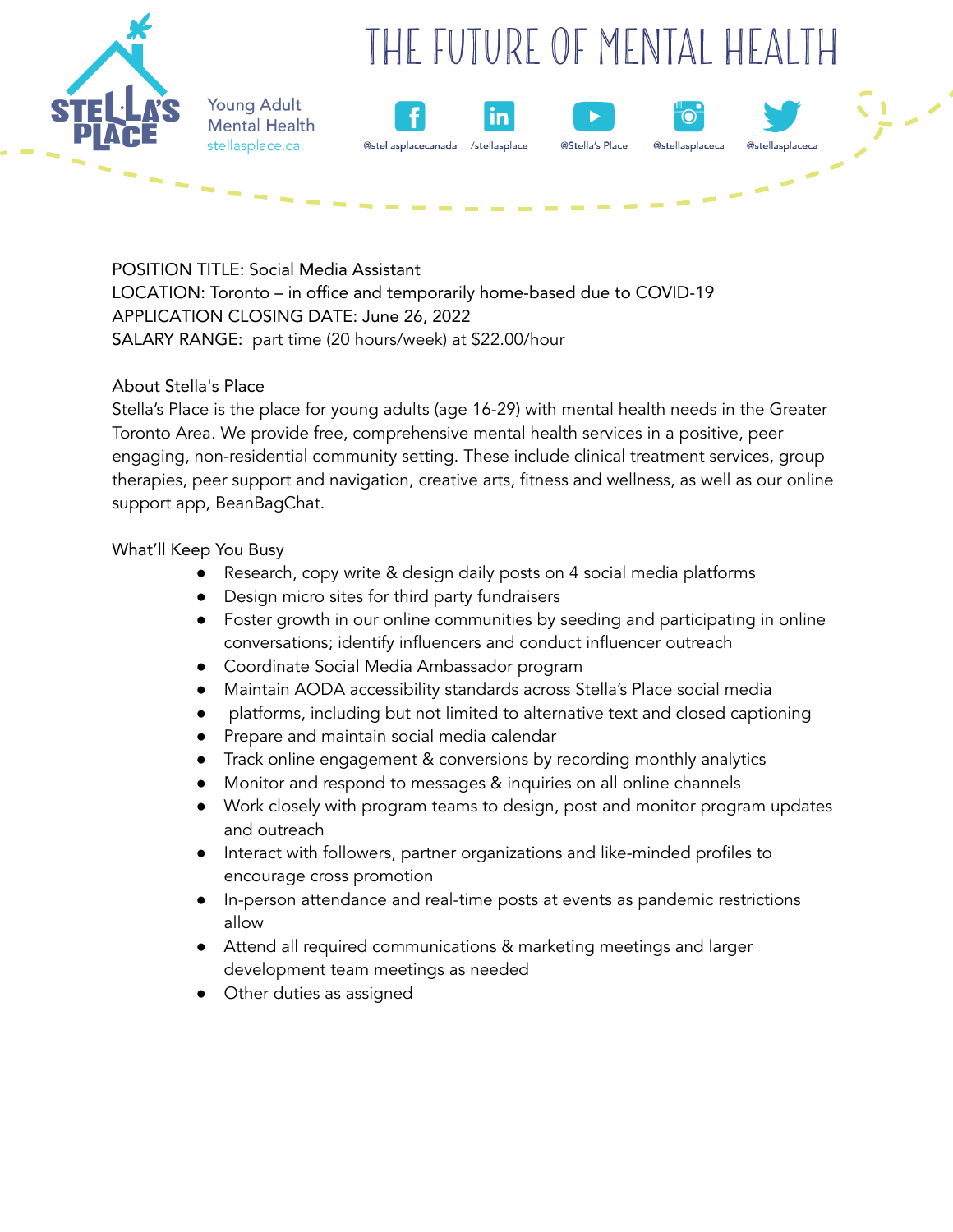

**Young Adult Mental Health** stellasplace.ca

# THE FUTURE OF MENTAL HEALTH

in



O

@stellasplaceca

@stellasn

Must Haves

● Adobe Creative Suite skills (InDesign, Photoshop, Illustrator)

@stellasplacecanada

- Experience working with Canva
- Communications / copywriting experience (headlines, long form articles, social media posting, blog posts, etc.)
- Excellent written and verbal communication skills
- Understanding of brand identity and effective brand messaging
- Strong interpersonal skills
- Willingness to take initiative and work independently
- Ability to work with tight deadlines
- Strong organizational skills and attention to detail
- Research skills
- Ability to thrive in the Stella's Place environment as expressed in our mission, vision and values

Nice To Haves

- Knowledge of AODA accessibility standards
- Experience working on Wordpress-based platforms
- Experience shooting and editing video
- Experience working with marginalized populations

## Reporting and Supervision

This position reports to the Creative Marketing Coordinator and works closely with the Communications and the Development Team. Supervision and mentorship will be provided by the coordinator.

### Diversity, equity and accommodation

Stella's Place is committed to having a workforce that is reflective of the diversity of the City of Toronto in general and of our participants in particular. We strongly encourage applications from racialized persons, indigenous persons, persons with disabilities, persons of diverse sexual orientation, gender identity and gender expression and all those who can provide and contribute to diversification of perspective at Stella's Place.

Stella's Place is committed to hiring practices that are inclusive and barrier-free. Stella's Place will provide reasonable and appropriate accommodation during all stages of the hiring process in accordance with the Ontario Human Rights Code in order to ensure the equal and fair